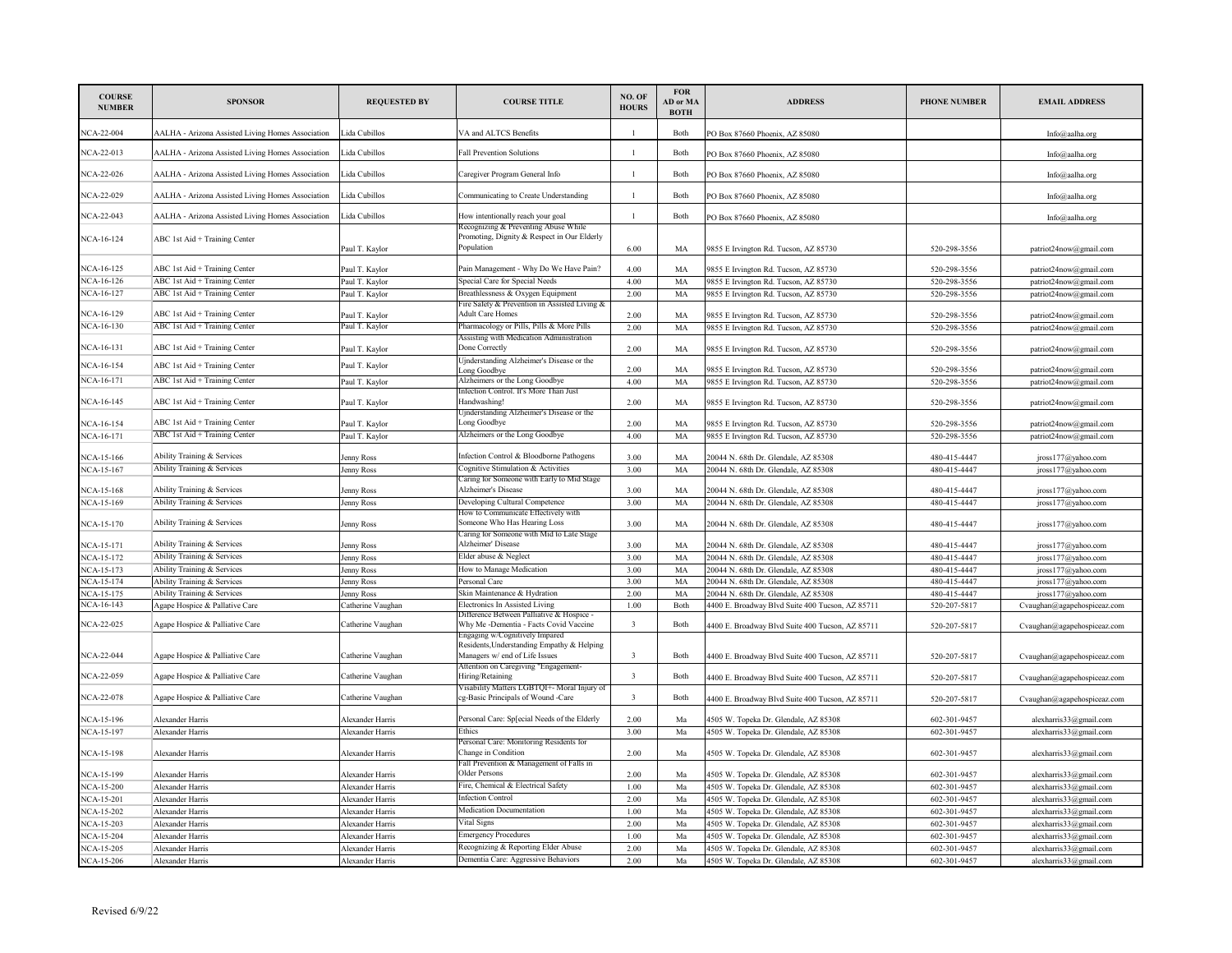| <b>NCA-15-207</b> | Alexander Harris                                | Alexander Harris              | Dementia Care: Wondering                                                    | 2.00                    | Ma          | 4505 W. Topeka Dr. Glendale, AZ 85308        | 602-301-9457 | alexharris33@gmail.com           |
|-------------------|-------------------------------------------------|-------------------------------|-----------------------------------------------------------------------------|-------------------------|-------------|----------------------------------------------|--------------|----------------------------------|
| NCA-15-208        | Alexander Harris                                | Alexander Harris              | Medication Management                                                       | 6.00                    | Ma          | 4505 W. Topeka Dr. Glendale, AZ 85308        | 602-301-9457 | alexharris33@gmail.com           |
|                   |                                                 |                               |                                                                             |                         |             |                                              |              |                                  |
| NCA-15-209        | Alexander Harris                                | <b>Alexander Harris</b>       | Legal & Ethical Issuses and Residnet Rights                                 | 5.00                    | Ma          | 4505 W. Topeka Dr. Glendale, AZ 85308        | 602-301-9457 | alexharris33@gmail.com           |
| NCA-15-210        | Alexander Harris                                | Alexander Harris              | Dementia Care: Hydration                                                    | 1.00                    | Ma          | 4505 W. Topeka Dr. Glendale, AZ 85308        | 602-301-9457 | alexharris33@gmail.com           |
| NCA-15-211        | Alexander Harris                                | <b>Mexander Harris</b>        | Dementia Care: Effects of Medications on<br>Persons with Dementia           | 1.00                    | Ma          | 4505 W. Topeka Dr. Glendale, AZ 85308        | 602-301-9457 | alexharris33@gmail.com           |
|                   |                                                 |                               | Record Keepiong/Incident Reporting /Service                                 |                         |             |                                              |              |                                  |
| NCA-17-155        | Alexander Harris                                | <b>Alexander Harris</b>       | Plan                                                                        | 3.00                    | MA          | 4505 W. Topeka Dr. Glendale, AZ 85308        | 602-301-9457 | alexharris33@gmail.com           |
| NCA-22-003        | ALN - Assisted Living Network                   | <b>Susie Trask</b>            | Team Management                                                             | $\mathbf{1}$            | Both        | 2441 N. Placita Lydia Tucson, AZ 85749       | 520-419-4137 | susie.trask@arizonahomestead.com |
| NCA-22-009        | ALN - Assisted Living Network                   | Susie Trask                   | <b>Understanding Empathy</b>                                                | $\mathbf{1}$            | Both        | 2441 N. Placita Lydia Tucson, AZ 85749       | 520-419-4137 | susie.trask@arizonahomestead.com |
|                   |                                                 |                               |                                                                             |                         |             |                                              |              |                                  |
| NCA-22-060        | ALN - Assisted Living Network                   | Doris McQuaid                 | Supercharge Your Risk Management Strategy                                   | $\mathbf{1}$            | Both        | 4960 E. Calle Jabali Tucson, AZ 85711        | 520-256-3268 | kikosassistedliving@gmail.com    |
| NCA-22-079        | ALN - Assisted Living Network                   | Doris McQuaid                 | Safety - Sunk Cost?                                                         | $\mathbf{1}$            | $\rm MA$    | 4960 E. Calle Jabali Tucson, AZ 85711        | 520-256-3268 | kikosassistedliving@gmail.com    |
| NCA-17-073        | <b>ALTS</b>                                     | Nhor Latinovich               | Understanding Policies & Procedures                                         | 3.00                    | <b>BOTH</b> | 1843 E. Southern Ave. Tempe, AZ 85282        | 480-969-5305 | llecaregiverschool@gmail.com     |
| <b>NCA-22-006</b> | <b>ALTS</b>                                     | Nhor Latinovich               | ALHO 2021 Fall Conference                                                   | $\overline{4}$          | Both        | 843 E. Southern Ave. Tempe, AZ 85282         | 480-969-5305 | llecaregiverschool@gmail.com     |
| NCA-20-022        | ALTS - Assisted Living Training School          | Nhor Latinovich               | Ethics                                                                      | $\mathbf{3}$            | Both        | 1843 E. Southern Ave. Tempe, AZ 85282        | 480-969-5305 | llecaregiverschool@gmail.com     |
| NCA-20-023        |                                                 |                               | Maintaining Compliance in Assisted Living                                   | $\overline{2}$          |             |                                              | 480-969-5305 |                                  |
|                   | ALTS - Assisted Living Training School          | <b>Nhor</b> Latinovich        | Environmental & Physical Plant                                              | $\overline{\mathbf{3}}$ | MA          | 843 E. Southern Ave. Tempe, AZ 85282         |              | llecaregiverschool@gmail.com     |
| <b>NCA-20-038</b> | ALTS - Assisted Living Training School          | Nhor Latinovich               | <b>Service Plans</b>                                                        |                         | MA          | 843 E. Southern Ave. Tempe, AZ 85282         | 480-969-5305 | llecaregiverschool@gmail.com     |
| <b>NCA-20-039</b> | ALTS - Assisted Living Training School          | Nhor Latinovich               |                                                                             | $\mathbf{3}$            | <b>MA</b>   | 843 E. Southern Ave. Tempe, AZ 85282         | 480-969-5305 | llecaregiverschool@gmail.com     |
| <b>NCA-20-040</b> | ALTS - Assisted Living Training School          | <b>Nhor</b> Latinovich        | Residency Agreement                                                         | $\overline{3}$          | MA          | 1843 E. Southern Ave. Tempe, AZ 85282        | 480-969-5305 | llecaregiverschool@gmail.com     |
| NCA-20-041        | ALTS - Assisted Living Training School          | Nhor Latinovich               | Service Plans                                                               | $\overline{3}$          | MA          | 843 E. Southern Ave. Tempe, AZ 85282         | 480-969-5305 | llecaregiverschool@gmail.com     |
| <b>NCA-20-077</b> | ALTS - Assisted Living Training School          | Nhor Latinovich               | Preventing Falls                                                            | $\overline{2}$          | Both        | 843 E. Southern Ave. Tempe, AZ 85282         | 480-969-5305 | llecaregiverschool@gmail.com     |
| <b>NCA-20-078</b> | ALTS - Assisted Living Training School          | <b>Nhor</b> Latinovich        | <b>Resident Rights</b>                                                      | $\overline{3}$          | Both        | 843 E. Southern Ave. Tempe, AZ 85282         | 480-969-5305 | llecaregiverschool@gmail.com     |
| NCA-20-079        | ALTS - Assisted Living Training School          | Nhor Latinovich               | Emergency Preparedness & Safety                                             | $\overline{\mathbf{3}}$ | Both        | 843 E. Southern Ave. Tempe, AZ 85282         | 480-969-5305 | llecaregiverschool@gmail.com     |
| <b>NCA-20-095</b> | ALTS - Assisted Living Training School          | <b>Nhor Latinovich</b>        | Abuse, Neglect & Exploitation                                               | $\sqrt{3}$              | Both        | 843 E. Southern Ave. Tempe, AZ 85282         | 480-969-5305 | llecaregiverschool@gmail.com     |
| NCA-21-053        | ALTS - Assisted Living Training School          | <b>Vhor</b> Latinovich        | Food Handling & Safety Services                                             | $\overline{3}$          | Both        | 1843 E. Southern Ave. Tempe, AZ 85282        | 480-969-5305 | llecaregiverschool@gmail.com     |
| NCA-18-030        | ALTS-Assisted Living Training School            | <b>Nhor Latinovich</b>        | Program Activities                                                          | 3.00                    | Both        | 843 E. Southern Ave. Tempe, AZ 85282         | 480-969-5305 | llecaregiverschool@gmail.com     |
| <b>NCA-18-031</b> | ALTS-Assisted Living Training School            | Nhor Latinovich               | Validation Therapy                                                          | 3.00                    | Both        | 843 E. Southern Ave. Tempe, AZ 85282         | 480-969-5305 | llecaregiverschool@gmail.com     |
| <b>NCA-18-032</b> | ALTS-Assisted Living Training School            | Nhor Latinovich               | Diagnosis and Chronic Disorders                                             | 3.00                    | Both        | 843 E. Southern Ave. Tempe, AZ 85282         | 480-969-5305 | llecaregiverschool@gmail.com     |
| NCA-19-093        | ALTS-Assisted Living Training School            | Nhor Latinovich               | Communication Techniques                                                    | 2.00                    | B           | 843 E. Southern Ave. Tempe, AZ 85282         | 480-969-5305 | llecaregiverschool@gmail.com     |
| NCA-19-103        | ALTS-Assisted Living Training School            | Nhor Latinovich               | Arizona Opioid Prescribing Guidelines                                       | 3.00                    | B           | 843 E. Southern Ave. Tempe, AZ 85282         | 480-969-5305 | llecaregiverschool@gmail.com     |
|                   |                                                 |                               | Pain Behavior Management & Incident                                         |                         |             |                                              |              |                                  |
| NCA-19-157        | ALTS-Assisted Living Training School            | <b>Nhor Latinovich</b>        | Reporting                                                                   | 3.00                    | B           | 843 E. Southern Ave. Tempe, AZ 85282         | 480-969-5305 | llecaregiverschool@gmail.com     |
| <b>NCA-22-027</b> | ALTS-Assisted Living Training School by LLE     | Nhor Latinovich               | Care of Duty (SB 1373)                                                      | $\overline{\mathbf{3}}$ | Both        | 843 E. Southern Ave. Tempe, AZ 85282         | 480-969-5305 | llecaregiverschool@gmail.com     |
|                   |                                                 |                               | AZ ALFA 12th Annual Nurses in A. L. Conf.                                   |                         |             |                                              |              |                                  |
| <b>NCA-22-024</b> | Arizona ALFA                                    | Karen Barno                   | & Expo                                                                      | 5.75                    | MA          | 2345 E. Thomas Rd #290 Phoenix, AZ 85308     | 602-322-0100 | kbarno@azalfa.org                |
|                   |                                                 |                               | Fall prevention/Recovery & Update on Senate                                 |                         |             |                                              |              |                                  |
| NCA-22-039        | Arizona ALFA                                    | Karen Barno                   | <b>Bill 1373</b>                                                            | $\mathbf{1}$            | MA          | 2345 E. Thomas Rd #290 Phoenix, AZ 85308     | 602-322-0100 | kbarno@azalfa.org                |
| NCA-22-061        | Arizona Assisted Living Homes Association AALHA | Lida Cubillos                 | Annual Conference "emerging and Engaging in<br>2022                         | 6                       | Both        |                                              |              |                                  |
|                   |                                                 |                               |                                                                             |                         |             | PO Box 87660 Phoenix, AZ 85080               |              | Info $@$ aalha.org               |
| NCA-22-062        | Arizona Assisted Living Homes Association AALHA | Lida Cubillos                 | Depression and the Elderly                                                  | $\mathbf{1}$            | Both        | PO Box 87660 Phoenix, AZ 85080               |              | $Info(a)$ aalha.org              |
|                   |                                                 |                               |                                                                             |                         |             |                                              |              |                                  |
| <b>NCA-22-063</b> | Arizona Assisted Living Homes Association AALHA | Lida Cubillos                 | Food, Nutrition, and Menus                                                  | $\mathbf{1}$            | Both        | PO Box 87660 Phoenix, AZ 85080               |              | $Info(a)$ aalha.org              |
| <b>NCA-17-108</b> | Arizona Certified Manager Education             | Jacqueline Beverford          | <b>Bloodborne Pathogens</b>                                                 | 2.00                    | MA          | 231 W. Giaconda Way Ste 132 Tucson, AZ 85704 | 520-245-0489 | jacquie@azcmeducation.net        |
| NCA-17-109        | Arizona Certified Manager Education             | acqueline Beverford           | Fire, Safety, Extinguishers and More                                        | 2.00                    | MA          | 231 W. Giaconda Way Ste 132 Tucson, AZ 85704 | 520-245-0489 | jacquie@azcmeducation.net        |
| NCA-17-003        | Arizona Certified Manager's Education           | acqueline Beverford           | <b>Staffing in Assisted Living</b>                                          | 3.50                    | MA          | 231 W. Giaconda Way Ste 132 Tucson, AZ 85704 | 520-245-0489 | jacquie@azcmeducation.net        |
| NCA-17-004        | Arizona Certified Manager's Education           | Jacqueline Beverford          | Simple Recordkeeping                                                        | 2.50                    | MA          | 231 W. Giaconda Way Ste 132 Tucson, AZ 85704 | 520-245-0489 | jacquie@azcmeducation.net        |
| <b>NCA-17-106</b> | Arizona Certified Manager's Education           | Jacqueline Beverford          | First Aid/CPR/AED                                                           | 4.00                    | MA          | 231 W. Giaconda Way Ste 132 Tucson, AZ 85704 | 520-245-0489 | jacquie@azcmeducation.net        |
|                   |                                                 |                               | Annual Manager's CEU's #2 Safety &                                          |                         |             |                                              |              |                                  |
| NCA-17-018        | Arizona Certified Manager's Education (ACME)    | Jacqueline Beverford          | Legalities                                                                  | 7.00                    | MA          | 231 W. Giaconda Way Ste 132 Tucson, AZ 85704 | 520-245-0489 | jacquie@azcmeducation.net        |
|                   |                                                 |                               | Annual Manager's CEU's #1 Confidetiality &                                  |                         |             |                                              |              |                                  |
| NCA-17-019        | Arizona Certified Manager's Education (ACME)    | acqueline Beverford           | Safety                                                                      | 6.00                    | MA          | 231 W. Giaconda Way Ste 132 Tucson, AZ 85704 | 520-245-0489 | jacquie@azcmeducation.net        |
| NCA-17-020        |                                                 |                               | Annual Manager's CEU's #3 Residents a few                                   |                         |             |                                              |              |                                  |
|                   | Arizona Certified Manager's Education (ACME)    | Jacqueline Beverford          | Legal Requirements                                                          | 6.00                    | MA          | 231 W. Giaconda Way Ste 132 Tucson, AZ 85704 | 520-245-0489 | jacquie@azcmeducation.net        |
| <b>NCA-22-082</b> | Arizona Geriatics Society                       | Rosemary Brown                | A "How-To" for Age Friendly Care                                            | 5                       | Both        | 5706 N. Williams Dr. Tucson, AZ 85704        | 520-561-2990 | rsbrowne.md@gmail.com            |
| NCA-22-074        | Arizona LeadingAge                              | Pam Koester / Kathleen Rivera | AZ LeadingAge 2022 Conference & Expo:<br>Refresh, Recharge, Renew, Momentum | 52                      | Both        | 3877 N. 7th St. Suite 280 Phoenix, AZ 85014  | 602-230-0026 | klane@leadingageaz.org           |
|                   |                                                 |                               |                                                                             |                         |             |                                              |              |                                  |
| NCA-16-059        | Arizona Medical Training Institute              | Clint Adair                   | Making an I.M.P.A.C.T. Business Practices                                   | 8.00                    | MA          | 530 N. Country Club Dr. #11 Mesa, AZ 85201   | 480-835-7679 | cadair@azmti.com                 |
| <b>NCA-16-060</b> | Arizona Medical Training Institute              | Clint Adair                   | The C.O.D.E. Business Practices                                             | 6.00                    | MA          | 1530 N. Country Club Dr. #11 Mesa, AZ 85201  | 480-835-7679 | cadair@azmti.com                 |
| <b>NCA-16-061</b> | Arizona Medical Training Institute              | Clint Adair                   | <b>Jnderstanding Memory Care</b>                                            | 6.00                    | MA          | 530 N. Country Club Dr. #11 Mesa, AZ 85201   | 480-835-7679 | cadair@azmti.com                 |
| NCA-16-062        | Arizona Medical Training Institute              | Clint Adair                   | <b>Medication Management</b>                                                | 5.00                    | MA          | 530 N. Country Club Dr. #11 Mesa, AZ 85201   | 480-835-7679 | cadair@azmti.com                 |
| NCA-16-063        | Arizona Medical Training Institute              | Clint Adair                   | Transcription of Physician's Orders                                         | 4.00                    | MA          | 530 N. Country Club Dr. #11 Mesa, AZ 85201   | 480-835-7679 | cadair@azmti.com                 |
| NCA-16-112        | Arizona Medical Training Institute              | Clint Adair                   | Bloodborne Pathogens/Infection Control                                      | 4.00                    | MA          | 1530 N. Country Club Dr. #11 Mesa, AZ 85201  | 480-835-7679 | cadair@azmti.com                 |
| NCA-16-113        | Arizona Medical Training Institute              | Clint Adair                   | <b>Fall Prevention</b>                                                      | 2.00                    | MA          | 1530 N. Country Club Dr. #11 Mesa, AZ 85201  | 480-835-7679 | cadair@azmti.com                 |
|                   |                                                 |                               |                                                                             |                         |             |                                              |              |                                  |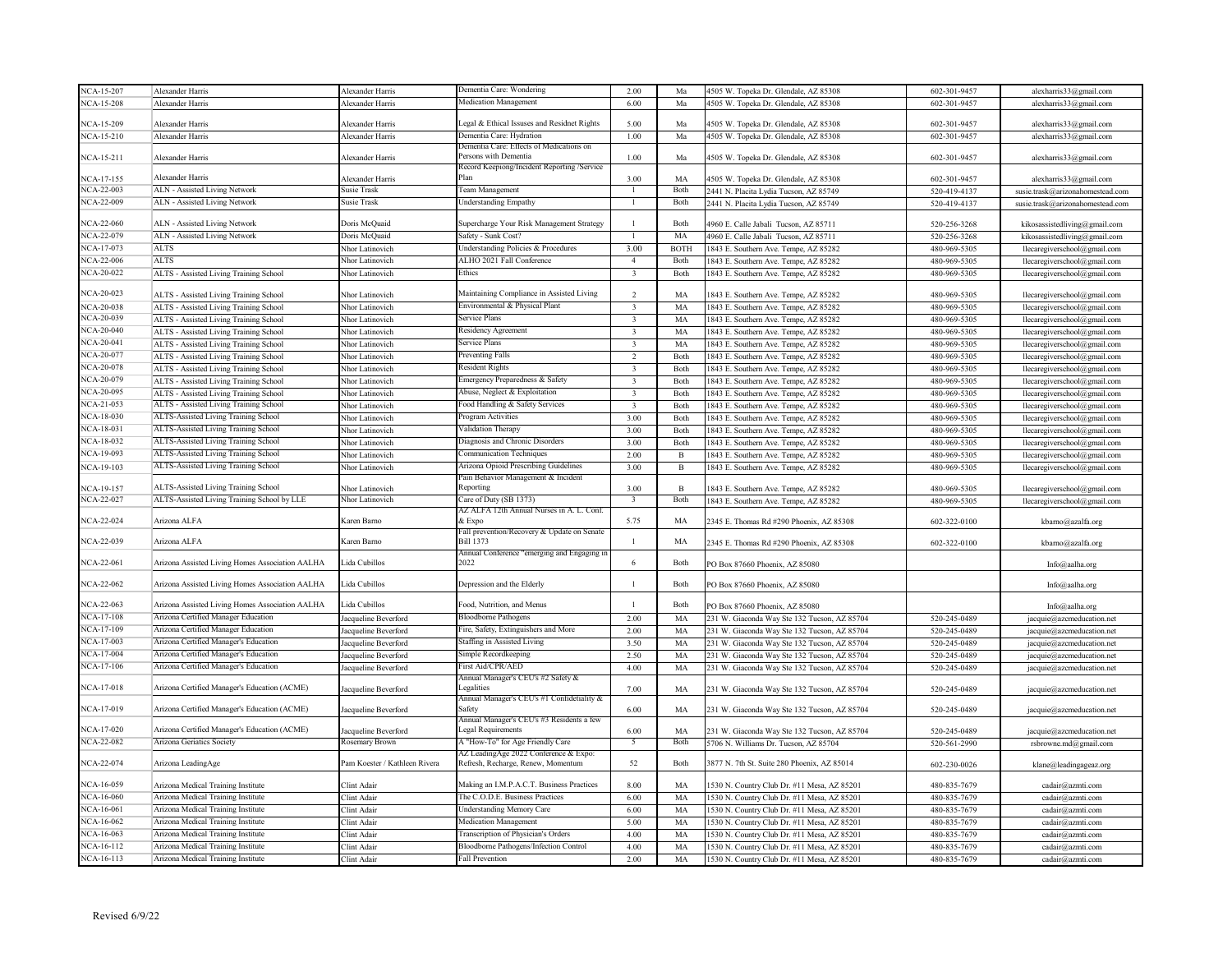| NCA-17-055                      | Arizona Medical Training Institute                     | Clint Adair          | Supervisory Care CEU's-"Getting The Basics'                                               | 10.00                   | MA          | 530 N. Country Club Dr. #11 Mesa, AZ 85201           | 480-835-7679 | cadair@azmti.com                 |
|---------------------------------|--------------------------------------------------------|----------------------|-------------------------------------------------------------------------------------------|-------------------------|-------------|------------------------------------------------------|--------------|----------------------------------|
| NCA-17-056                      | Arizona Medical Training Institute                     | Clint Adair          | Directed Care ceus-"Getting the Baxics'                                                   | 7.00                    | MA          | 1530 N. Country Club Dr. #11 Mesa, AZ 85201          | 480-835-7679 | cadair@azmti.com                 |
| <b>NCA-17-057</b>               | Arizona Medical Training Institute                     | Clint Adair          | Personal Care CEU's-"Getting the Basics"                                                  | 3.00                    | MA          | 1530 N. Country Club Dr. #11 Mesa, AZ 85201          | 480-835-7679 | cadair@azmti.com                 |
| NCA-17-058                      | Arizona Medical Training Institute                     | Clint Adair          | Quality Management-"It is More Than You<br>Think"                                         | 2.00                    | MA          | 530 N. Country Club Dr. #11 Mesa, AZ 85201           | 480-835-7679 | cadair@azmti.com                 |
| NCA-19-056                      | Arizona Medical Training Institute                     | Clint Adair          | Basics of Assisted Living Recordeeping                                                    | 4.00                    | MA          | 1530 N. Country Club Dr. #11 Mesa, AZ 85201          | 480-835-7679 | cadair@azmti.com                 |
| NCA-19-073                      | Arizona Medical Training Institute                     | Clint Adair          | Mastering the Art of Service Plans                                                        | 3.00                    | MA          | 1530 N. Country Club Dr. #11 Mesa, AZ 85201          | 480-835-7679 | cadair@azmti.com                 |
|                                 |                                                        |                      | OSHA is Knocking! Are You Prepared to                                                     |                         |             |                                                      |              |                                  |
| NCA-17-146                      | Arizona Medical Training Institute                     | Clint Adair          | Respond?                                                                                  | 8.00                    | MA          | 530 N. Country Club Dr. #11 Mesa, AZ 85201           | 480-835-7679 | cadair@azmti.com                 |
|                                 | Arizona Medical Training Institute                     |                      | Rules you Need to Know and How to Apply<br>Them                                           |                         |             |                                                      |              |                                  |
| NCA-17-152                      |                                                        | Clint Adair          | Preventing work place violence in Assisted                                                | 8.00                    | MA          | 530 N. Country Club Dr. #11 Mesa, AZ 85201           | 480-835-7679 | cadair@azmti.com                 |
| NCA-22-048                      | Arizona Training Solutions                             | <b>Tess Tadaya</b>   | Living                                                                                    | $\overline{\mathbf{3}}$ | MA          | 1225 N. 28th Dr. #102-118 Phoenix, AZ 85029          | 623-330-0357 |                                  |
|                                 |                                                        |                      | Preventing Sexual Harassment in Residential                                               |                         |             |                                                      |              |                                  |
| NCA-22-049                      | Arizona Training Solutions                             | Tess Tadaya          | Facivities                                                                                | $\overline{3}$          | MA          | 1225 N. 28th Dr. #102-118 Phoenix, AZ 85029          | 623-330-0357 |                                  |
| NCA-22-050                      | Arizona Training Solutions                             | <b>Fess Tadaya</b>   | Physical & Enviromental Safety in Assisted<br>Living                                      | $\overline{3}$          | MA          | 1225 N. 28th Dr. #102-118 Phoenix, AZ 85029          | 623-330-0357 |                                  |
|                                 |                                                        |                      |                                                                                           |                         |             |                                                      |              |                                  |
| NCA-22-051                      | Arizona Training Solutions                             | <b>Fess Tadaya</b>   | Emergency Preparedness in Assisted Living                                                 | $\mathfrak{Z}$          | MA          | 1225 N. 28th Dr. #102-118 Phoenix, AZ 85029          | 623-330-0357 |                                  |
| NCA-22-052                      | Arizona Training Solutions                             | Tess Tadaya          | Finicial Mangement in Assisted Living                                                     | $\mathbf{3}$            | MA          | 11225 N. 28th Dr. #102-118 Phoenix, AZ 85029         | 623-330-0357 |                                  |
| NCA-22-053                      | Arizona Training Solutions                             | <b>Tess Tadaya</b>   | Reporting Incidents in Assisted Living                                                    | $\overline{2}$          | MA          | 11225 N. 28th Dr. #102-118 Phoenix, AZ 85029         | 623-330-0357 |                                  |
| <b>NCA-22-054</b>               | Arizona Training Solutions                             | <b>Tess Tadaya</b>   | Accident Prevention and Managent                                                          | 3                       | MA          | 11225 N. 28th Dr. #102-118 Phoenix, AZ 85029         | 623-330-0357 |                                  |
| NCA-22-055                      | Arizona Training Solutions                             | Tess Tadaya          | Challenging Behaviors in Assisted Living                                                  | $\overline{2}$          | MA          | 11225 N. 28th Dr. #102-118 Phoenix, AZ 85029         | 623-330-0357 |                                  |
| NCA-22-056                      | Arizona Training Solutions                             | Tess Tadaya          | Preventing back injuries at workplace.                                                    | $\overline{2}$          | MA          | 11225 N. 28th Dr. #102-118 Phoenix, AZ 85029         | 623-330-0357 |                                  |
| NCA-22-057                      | Arizona Training Solutions                             | Tess Tadaya          | Encouraging Residents Independence in A/L                                                 | $\overline{2}$          | MA          | 1225 N. 28th Dr. #102-118 Phoenix, AZ 85029          | 623-330-0357 |                                  |
| $NCA-21-103$                    | Assisted Living Licenses, Certificates & Training      | Dan Stamo            | Personnel Requirements                                                                    | $\sqrt{3}$              | MA          | 15433 N. 37th St. Phoenix, AZ 85032                  | 888-444-3210 | training@ALLCT.com               |
| NCA-21-104                      | Assisted Living Licenses, Certificates & Training      | Dan Stamo            | Emergency/Disaster Preparedness                                                           | $\mathbf{3}$            | MA          | 15433 N. 37th St. Phoenix, AZ 85032                  | 888-444-3210 | training@ALLCT.com               |
|                                 |                                                        |                      | Laws Regarding enviromental Health and                                                    |                         |             |                                                      |              |                                  |
| NCA-22-069                      | Assisted Living Licenses, Certificates & Training, LLC | Dan Stamo            | Safety                                                                                    | $\overline{3}$          | MA          | 5433 N. 37th St. Phoenix, AZ 85032                   | 888-444-3210 | training@ALLCT.com               |
| NCA-22-070                      | Assisted Living Licenses, Certificates & Training, LLC | Dan Stamo            | Medication Management and Documentation                                                   | $\overline{3}$          | MA          | 5433 N. 37th St. Phoenix, AZ 85032                   | 888-444-3210 |                                  |
|                                 |                                                        |                      | Principles of Resident Care and Resident                                                  |                         |             |                                                      |              | training@ALLCT.com               |
| NCA-22-071                      | Assisted Living Licenses, Certificates & Training, LLC | Dan Stamo            | Rights                                                                                    | $\overline{3}$          | MA          | 5433 N. 37th St. Phoenix, AZ 85032                   | 888-444-3210 | training@ALLCT.com               |
| NCA-22-072                      | Assisted Living Licenses, Certificates & Training, LLC | Dan Stamo            | Record Keeping for Assisted Living Facilities                                             | $\overline{3}$          | <b>MA</b>   | 5433 N. 37th St. Phoenix, AZ 85032                   | 888-444-3210 | training@ALLCT.com               |
|                                 |                                                        |                      |                                                                                           |                         |             |                                                      |              |                                  |
| NCA-22-073                      | Assisted Living Licenses, Certificates & Training, LLC | Dan Stamo            | Service Plans in Assisted Living Facilities                                               | $\overline{3}$          | MA          | 5433 N. 37th St. Phoenix, AZ 85032                   | 888-444-3210 | training@ALLCT.com               |
| NCA-22-075                      | Assisted Living Network of Southern AZ                 | <b>Dale Prentiss</b> | How to Find more Employees                                                                | $\mathbf{1}$            | Both        |                                                      | 520-500-6373 | info@assistedlivingnetwork.com   |
| NCA-17-027                      | Assisted Living Training School                        | Nhor Latinovich      | Medication Administration                                                                 | 3.00                    | <b>BOTH</b> | 1843 E. Southern Ave. Tempe, AZ 85282                | 480-969-5305 | llecaregiverschool@gmail.com     |
| NCA-17-068                      | Assisted Living Training School                        | Nhor Latinovich      | Medication Safety & Errors Prevention                                                     | 2.00                    | <b>BOTH</b> | 1843 E. Southern Ave. Tempe, AZ 85282                | 480-969-5305 | llecaregiverschool@gmail.com     |
| <b>NCA-16-008</b>               | Assisted Living Training School - ALTS                 | Nhor Latinovich      | Communicable Diseases                                                                     | 3.00                    | Both        | 1843 E. Southern Ave. Tempe, AZ 85282                | 480-969-5305 | llecaregiverschool@gmail.com     |
| NCA-16-009                      | Assisted Living Training School - ALTS                 | Nhor Latinovich      | Diabetes / Insulin Injection                                                              | 2.00                    | Both        | 1843 E. Southern Ave. Tempe, AZ 85282                | 480-969-5305 | llecaregiverschool@gmail.com     |
| NCA-16-117                      | Assisted Living Training School - ALTS                 | Nhor Latinovich      | Infection                                                                                 | 2.00                    | Both        | 1843 E. Southern Ave. Tempe, AZ 85282                | 480-969-5305 | llecaregiverschool@gmail.com     |
| NCA-16-118                      | Assisted Living Training School - ALTS                 | Nhor Latinovich      | Caring for Dying Residents                                                                | 3.00                    | Both        | 1843 E. Southern Ave. Tempe, AZ 85282                | 480-969-5305 | llecaregiverschool@gmail.com     |
| NCA-20-015                      | Assisted Living Training School - ALTS                 | Nhor Latinovich      | <b>Stress Management</b>                                                                  | $\overline{\mathbf{3}}$ | Both        | 1843 E. Southern Ave. Tempe, AZ 85282                | 480-969-5305 | llecaregiverschool@gmail.com     |
| <b>NCA-22-065</b>               | Assisted Living Training School (ALTS)                 | Nhor Latinovich      | Retaliation and Harassment                                                                | $\mathfrak{Z}$          | MA          | 1843 E. Southern Ave. Tempe, AZ 85282                | 480-969-5305 | llecaregiverschool@gmail.com     |
| NCA-16-137                      | AZ Chapter of American College of Healthcare Admin     | Susan Bender         | Monthly AIT Pac Committee Members                                                         | 18.00                   | AD          | 1374 N. Goose Flat Way Prescott Valley, AZ 86314     | 623-824-1207 | bender9@cox.net                  |
| NCA-22-001                      | AZ Geriatrics Society                                  | Rosemary Brown       | Annual Fall Symposium                                                                     | 13                      | Both        | 5706 N. Williams Dr. Tucson, AZ 85704                | 520-561-2990 | rsbrowne.md@gmail.com            |
| NCA-22-002                      | Bandera Healthcare                                     | Joni Krummenacher    | The Legacy You Leave                                                                      | 4.75                    | AD          | 29222 Rancho Viejo Rd. San Juan Capistrano, CA 92675 | 480-313-9674 | jkrummenacher@ensignservices.net |
| <b>NCA-22-005</b>               | <b>Bandera Healthcare</b>                              | Joni Krummenacher    | The Legacy You Leave                                                                      | 7.25                    | AD          | 29222 Rancho Viejo Rd. San Juan Capistrano, CA 92675 | 480-313-9674 | jkrummenacher@ensignservices.net |
|                                 |                                                        |                      |                                                                                           |                         |             |                                                      |              |                                  |
| NCA-22-068                      | Bandera Healthcare                                     | Joni Krummenacher    | 2022 Bandera Healthcare Preceptor Training<br>Managing Diabetes of Elderly in Residential | $\mathbf{3}$            | AD          | 29222 Rancho Viejo Rd. San Juan Capistrano, CA 92675 | 480-313-9674 | jkrummenacher@ensignservices.net |
| NCA-17-117                      | Best of All Services                                   | Tess M. Tadaya       | Facilities                                                                                | 4.00                    | MA          | 11225 N. 28th Dr. Phoenix, AZ 85029                  | 623-330-0357 | tadayat@yahoo.com                |
|                                 |                                                        |                      | Medication Services in Compliance with                                                    |                         |             |                                                      |              |                                  |
| NCA-17-118                      | Best of All Services                                   | Tess M. Tadaya       | Article 8 Rules in AL                                                                     | 4.00                    | MA          | 11225 N. 28th Dr. Phoenix, AZ 85029                  | 623-330-0357 | tadayat@yahoo.com                |
| NCA-19-057<br><b>NCA-19-058</b> | Best of All Services<br><b>Best of All Services</b>    | <b>Tess Tadaya</b>   | Code of Ethics in AL                                                                      | 2.00                    | MA          | 11225 N. 28th Dr. Phoenix, AZ 85029                  | 623-330-0357 | tadayat@yahoo.com                |
| NCA-19-059                      | Best of All Services                                   | <b>Tess Tadaya</b>   | Developing Resident Service Plan<br>Medication Management in AL                           | 2.00<br>2.00            | MA          | 11225 N. 28th Dr. Phoenix, AZ 85029                  | 623-330-0357 | tadayat@yahoo.com                |
|                                 |                                                        | <b>Tess Tadaya</b>   |                                                                                           |                         | MA          | 11225 N. 28th Dr. Phoenix, AZ 85029                  | 623-330-0357 | tadayat@yahoo.com                |
| NCA-19-060                      | Best of All Services                                   | Tess Tadaya          | Record Keeping and Documentation in AL                                                    | 2.00                    | MA          | 11225 N. 28th Dr. Phoenix, AZ 85029                  | 623-330-0357 | tadayat@yahoo.com                |
| NCA-19-061                      | Best of All Services                                   | Tess Tadaya          | Pain Management of Seniors                                                                | 2.00                    | MA          | 11225 N. 28th Dr. Phoenix, AZ 85029                  | 623-330-0357 | tadayat@yahoo.com                |
| NCA-19-062                      | <b>Best of All Services</b>                            |                      | Providing Assistance with Self-Administration<br>of Medicatin                             |                         |             |                                                      |              |                                  |
|                                 |                                                        | <b>Tess Tadaya</b>   | The Common Law of Torts as it pertains to                                                 | 2.00                    | MA          | 11225 N. 28th Dr. Phoenix, AZ 85029                  | 623-330-0357 | tadayat@yahoo.com                |
| NCA-22-007                      | Charitable Service Providers Reciprocal Group Captive  | Jerry Messick        | Negligence                                                                                |                         | Both        | 3877 N. 7th St. Phoenix, AZ 85014                    | 405-673-5603 | jerry@elevaterisk.solution       |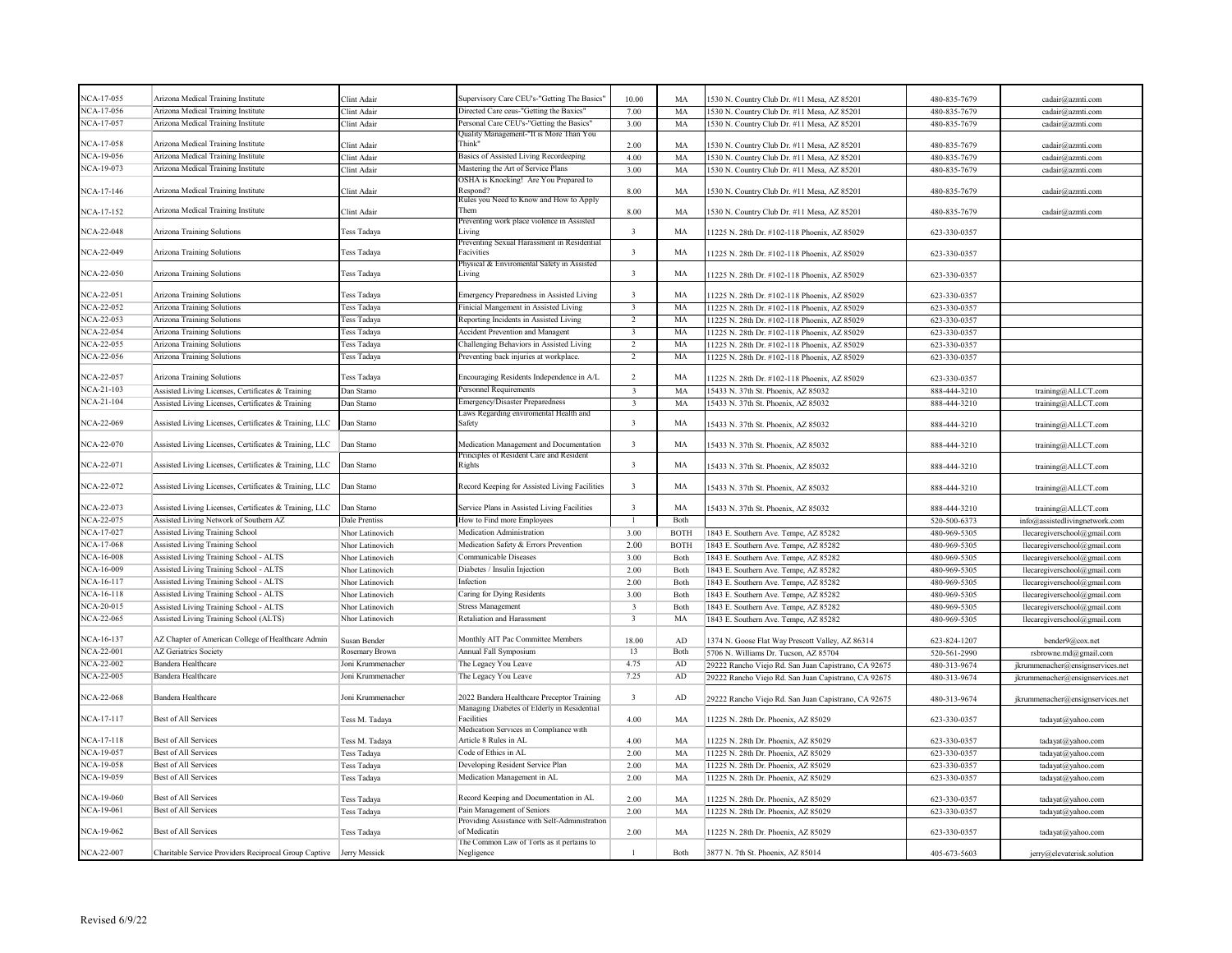| NCA-22-077                             | Christina D Kocurek                            | Christina Kocurek                            | Residents right Article 8 R9-10-810                                                 | $\overline{\mathbf{3}}$ | MA           | 1645 W. Valencia Rd. #109255 Tucson, AZ 85746 | 520-730-1723                 | christinakocurek@gmail.com                                 |
|----------------------------------------|------------------------------------------------|----------------------------------------------|-------------------------------------------------------------------------------------|-------------------------|--------------|-----------------------------------------------|------------------------------|------------------------------------------------------------|
| <b>NCA-22-030</b>                      | Circle of Life Alzheimer's Homes, LLC          | Susan Wielechowski                           | 6 pieces of the Puzzel                                                              | $\overline{2}$          | MA           | 1315 Covey Tr. Prescott, AZ 86305             | 928-237-4795                 | susan@circleoflifecare.com                                 |
|                                        |                                                |                                              | Understandin your Brain & the changes that                                          |                         |              |                                               |                              |                                                            |
| NCA-22-031                             | Circle of Life Alzheimer's Homes, LLC          | Susan Wielechowski                           | Occur w/Dementia                                                                    | $\overline{c}$          | $\rm MA$     | 1315 Covey Tr. Prescott, AZ 86305             | 928-237-4795                 | susan@circleoflifecare.com                                 |
| NCA-22-032                             | Circle of Life Alzheimer's Homes, LLC          | Susan Wielechowski                           | Individual's GEM State                                                              | $\overline{2}$          | MA           | 1315 Covey Tr. Prescott, AZ 86305             | 928-237-4795                 | susan@circleoflifecare.com                                 |
|                                        |                                                |                                              | Different Personality & Learning traits to work                                     |                         |              |                                               |                              |                                                            |
| NCA-22-033                             | Circle of Life Alzheimer's Homes, LLC          | Susan Wielechowski                           | with<br>Hand Under Hand Assistance - Positive                                       | $\overline{2}$          | MA           | 1315 Covey Tr. Prescott, AZ 86305             | 928-237-4795                 | susan@circleoflifecare.com                                 |
| NCA-22-034                             | Circle of Life Alzheimer's Homes, LLC          | Susan Wielechowski                           | Approach                                                                            | $\overline{2}$          | MA           | 1315 Covey Tr. Prescott, AZ 86305             | 928-237-4795                 | susan@circleoflifecare.com                                 |
| NCA-22-035                             | Circle of Life Alzheimer's Homes, LLC          | Susan Wielechowski                           | Getting your ALF Ready for Inspectors                                               | 20                      | MA           | 1315 Covey Tr. Prescott, AZ 86305             | 928-237-4795                 | susan@circleoflifecare.com                                 |
| <b>NCA-22-076</b>                      | Covenant Health Network                        | Diane Kubala                                 | How do we make it Back to Shore                                                     | $\overline{4}$          | Both         |                                               |                              |                                                            |
|                                        |                                                |                                              | Medication Transcription, Administration                                            |                         |              | 3877 N. 7th St. Phoenix, AZ 85014             | 602-287-0484                 | dkubala@covenantheallhnetwork.org                          |
| NCA-16-080                             | Emelita Stenger                                | Emelita Stenger                              | Guidelines & Error Prevention                                                       | 4.00                    | MA           | 8729 E Walllen Ridge Dr. Tucson, AZ 85710     | 520-401-3581                 | emeeh@cox.net                                              |
|                                        |                                                |                                              | Skin Fails Too - Pressure Sore - Prevention,                                        |                         |              |                                               |                              |                                                            |
| NCA-16-081                             | Emelita Stenger                                | Emelita Stenger                              | Stages - What to Expect                                                             | 4.00                    | MA           | 8729 E Walllen Ridge Dr. Tucson, AZ 85710     | 520-401-3581                 | emeeh@cox.net                                              |
|                                        |                                                |                                              | Resident Rights - Understanding How & Why<br>They Are Important & What Does it Look |                         |              |                                               |                              |                                                            |
| NCA-16-082                             | Emelita Stenger                                | Emelita Stenger                              | Like?                                                                               | 4.00                    | MA           | 8729 E Walllen Ridge Dr. Tucson, AZ 85710     | 520-401-3581                 | emeeh@cox.net                                              |
|                                        |                                                |                                              | Alzheimers & Dementia Basics - Stages                                               |                         |              |                                               |                              |                                                            |
| NCA-16-083                             | Emelita Stenger                                | Emelita Stenger                              | Symptons & Caregivers Role                                                          | 4.00                    | MA           | 8729 E Walllen Ridge Dr. Tucson, AZ 85710     | 520-401-3581                 | emeeh@cox.net                                              |
|                                        |                                                |                                              | Elder Abuse, Neglect, Exploitation, Knowing                                         |                         |              |                                               |                              |                                                            |
| NCA-16-084                             | Emelita Stenger                                | Emelita Stenger                              | the Signs & Your Responsibility                                                     | 4.00                    | MA           | 8729 E Walllen Ridge Dr. Tucson, AZ 85710     | 520-401-3581                 | emeeh@cox.net                                              |
| NCA-16-085                             | Emelita Stenger                                | Emelita Stenger                              | Chain of Infection - Breaking & Stopping<br>Transmission of Infection               | 4.00                    | MA           | 8729 E Walllen Ridge Dr. Tucson, AZ 85710     | 520-401-3581                 | emeeh@cox.net                                              |
|                                        |                                                |                                              | Fire & Safety - The Consequenses & Dynamics                                         |                         |              |                                               |                              |                                                            |
| NCA-16-086                             | Emelita Stenger                                | Emelita Stenger                              | of Fire                                                                             | 2.00                    | MA           | 8729 E Walllen Ridge Dr. Tucson, AZ 85710     | 520-401-3581                 | emeeh@cox.net                                              |
| NCA-17-101                             | <b>Excel Caregiver Training</b>                | Anne Kabata                                  | Practicing good ethics for Manager                                                  | 3.00                    | MA           | 1660 S. Alma School Rd. Mesa, AZ 85210        | 480-277-8167                 | info@excelcaregivertraining.com                            |
|                                        |                                                |                                              |                                                                                     |                         |              |                                               |                              |                                                            |
| NCA-17-102                             | <b>Excel Caregiver Training</b>                | Anne Kabata                                  | Meeting legal and ethical needs of end of life                                      | 3.00                    | MA           | 1660 S. Alma School Rd. Mesa, AZ 85210        | 480-277-8167                 | info@excelcaregivertraining.com                            |
| NCA-17-103                             |                                                |                                              | Importance of quality assurance in managing<br>an ALF                               |                         |              |                                               |                              |                                                            |
|                                        | <b>Excel Caregiver Training</b>                | Anne Kabata                                  | Proper diabetic care for elderly in assisted                                        | 3.00                    | MA           | 1660 S. Alma School Rd. Mesa, AZ 85210        | 480-277-8167                 | info@excelcaregivertraining.com                            |
| NCA-17-104                             | <b>Excel Caregiver Training</b>                | Anne Kabata                                  | living                                                                              | 6.00                    | MA           | 1660 S. Alma School Rd. Mesa, AZ 85210        | 480-277-8167                 | info@excelcaregivertraining.com                            |
|                                        |                                                |                                              |                                                                                     |                         |              |                                               |                              |                                                            |
| NCA-17-135                             | <b>Excel Caregiver Training</b>                | Anne Kabata                                  | Preventing Infection in Health Care Settings                                        | 4.00                    | MA           | 1660 S. Alma School Rd. Mesa, AZ 85210        | 480-277-8167                 | info@excelcaregivertraining.com                            |
| NCA-17-136                             | <b>Excel Caregiver Training</b>                | Anne Kabata                                  | <b>Understanding Alzheimer's Disease</b>                                            | 4.00                    | MA           | 1660 S. Alma School Rd. Mesa, AZ 85210        | 480-277-8167                 | info@excelcaregivertraining.com                            |
|                                        |                                                |                                              | Understanding Medicare vs                                                           |                         |              |                                               |                              |                                                            |
| NCA-17-137                             | <b>Excel Caregiver Training</b>                | Anne Kabata                                  | Medicadid/ANCCCS/ALTCS in AZ Assisted<br>Living                                     | 4.00                    | MA           | 660 S. Alma School Rd. Mesa, AZ 85210         | 480-277-8167                 |                                                            |
|                                        |                                                |                                              | Compliance with Personnel Requirements in                                           |                         |              |                                               |                              | info@excelcaregivertraining.com                            |
| NCA-17-170                             | <b>Excel Caregiver Training</b>                | Anne Kabata                                  | <b>AZAL Facilities</b>                                                              | 3.00                    | MA           | 660 S. Alma School Rd. Mesa, AZ 85210         | 480-277-8167                 | info@excelcaregivertraining.com                            |
|                                        |                                                |                                              | Managing Difficult Behaviors of People with                                         |                         |              |                                               |                              |                                                            |
| NCA-17-171                             | <b>Excel Caregiver Training</b>                | Anne Kabata                                  | <b>Disabilities</b>                                                                 | 3.00                    | MA           | 1660 S. Alma School Rd. Mesa, AZ 85210        | 480-277-8167                 | info@excelcaregivertraining.com                            |
| NCA-17-172                             | <b>Excel Caregiver Training</b>                |                                              | Caring for People with Parkinsons Dementia                                          | 3.00                    |              | 1660 S. Alma School Rd. Mesa, AZ 85210        |                              |                                                            |
| NCA-20-111                             | Genie Herrin                                   | Anne Kabata                                  | Driver of the Bus                                                                   | $\overline{\mathbf{3}}$ | MA<br>Both   |                                               | 480-277-8167<br>888-359-9600 | info@excelcaregivertraining.com<br>medicalupdate@gmail.com |
|                                        |                                                | Medical Update                               | Clinical Cannabis in Skilled Nursing,                                               |                         |              |                                               |                              |                                                            |
|                                        |                                                |                                              | Managing Behaviors to Reduce                                                        |                         |              |                                               |                              |                                                            |
| NCA-22-038                             | Grassp Health                                  | Veronica Santarelli                          | Hospitalizations                                                                    | $\overline{2}$          | Both         | 3877 N. 7th St. Phoenix, AZ 85014             | 623-562-3308                 | $v(a)$ grassphealth.com                                    |
| NCA-20-121                             | Harmony Hospice                                | Kenya Romero                                 | Professional and Personal Ethics                                                    | $\mathbf{1}$            | MA           | 1200 N. Dorado Pl. Tucson, AZ 85715           | 520-284-9334                 | kromero@harmonyhospice.org                                 |
| NCA-18-056                             | Hospice of the Valley                          | <b>Barbara Hawes</b>                         | Dysprea - Shortness of Breath / Breathlessness                                      |                         |              |                                               |                              |                                                            |
| NCA-18-057                             | Hospice of the Valley                          |                                              | Skin Care and Wound Prevention Care                                                 | 1.00                    | Both         | 1510 E. Flower St. Phoenix, AZ 85015          | 602-776-6867                 | bhawes@hcv.org                                             |
|                                        |                                                | <b>Barbara Hawes</b>                         |                                                                                     | 1.00                    | Both         | 1510 E. Flower St. Phoenix, AZ 85015          | 602-776-6867                 | bhawes@hev.org                                             |
| <b>NCA-18-058</b><br><b>NCA-19-042</b> | Hospice of the Valley                          | <b>Barbara Hawes</b>                         | Nutrition and Hydration at End of Life                                              | 1.00                    | Both         | 1510 E. Flower St. Phoenix, AZ 85015          | 602-776-6867                 | bhawes@hcv.org                                             |
| NCA-22-028                             | Hospice of the Valley<br>Hospice of the Valley | <b>Barbara Hawes</b><br><b>Barbara Hawes</b> | Coping with Grief during the Holidays<br>Parkinsons Disease for Caregivers          | 1.50<br>1.5             | Both<br>Both | 1510 E. Flower St. Phoenix, AZ 85015          | 602-776-6867                 | bhawes@hcv.org                                             |
|                                        | Hospice of the Valley                          |                                              | Skin Core & Wound Prevention Care                                                   |                         |              | 1510 E. Flower St. Phoenix, AZ 85015          | 602-776-6867                 | bhawes@hcv.org                                             |
| NCA-15-181                             |                                                | <b>Barbara Hawes</b>                         | Urinary Catheter Care                                                               | 0.50                    | Both         | 1510 E. Flower St. Phoenix, AZ 85015          | 602-776-6867                 | bhawes@hev.org                                             |
| NCA-15-218                             | Hospice of the Valley                          | <b>Barbara Hawes</b>                         | What You Need to Know About HIPAA But                                               | 0.50                    | Both         | 1510 E. Flower St. Phoenix, AZ 85015          | 602-776-6867                 | bhawes@hev.org                                             |
| NCA-15-236                             | Hospice of the Valley                          | <b>Barbara Hawes</b>                         | Were Afraid to Ask                                                                  | 0.50                    | <b>Both</b>  | 1510 E. Flower St. Phoenix, AZ 85015          | 602-776-6867                 | bhawes@hev.org                                             |
| NCA-15-237                             | Hospice of the Valley                          | <b>Barbara Hawes</b>                         | Respect & Dignity at Life's End                                                     | 0.50                    | Both         | 1510 E. Flower St. Phoenix, AZ 85015          | 602-776-6867                 | bhawes@hcv.org                                             |
| NCA-22-010                             | Hospice of the West                            | Angie Covell                                 | <b>Exploring Elder Neglect</b>                                                      | $\mathbf{1}$            | Both         | 21410 N. 19th Ave. Ste 100 Phoenix, AZ 85053  | 602-343-6422                 | angelacovell@hospicewestaz.com                             |
| NCA-22-011                             | Hospice of the West                            | Angie Covell                                 | <b>Beating Burnout</b>                                                              | $\mathbf{1}$            | Both         | 21410 N. 19th Ave. Ste 100 Phoenix, AZ 85053  | 602-343-6422                 | angelacovell@hospicewestaz.com                             |
| NCA-22-012                             | Hospice of the West                            | Angie Covell                                 | Caring for Long Term Care Residents                                                 | 1                       | Both         | 21410 N. 19th Ave. Ste 100 Phoenix, AZ 85053  | 602-343-6422                 | angelacovell@hospicewestaz.com                             |
| <b>NCA-22-020</b>                      | Hospice of the West                            | Angie Covell                                 | Veteran centered Care Forum                                                         | $\overline{2}$          | Both         | 21410 N. 19th Ave. Ste 100 Phoenix, AZ 85053  | 602-343-6422                 | angelacovell@hospicewestaz.com                             |
|                                        |                                                |                                              |                                                                                     |                         |              |                                               |                              |                                                            |
| <b>NCA-22-064</b>                      | Hospice of the West                            | Angie Covell                                 | Supporting our Team ijn Managing delirium                                           | $\mathbf{1}$            | Both         | 21410 N. 19th Ave. Ste 100 Phoenix, AZ 85053  | 602-343-6422                 | angelacovell@hospicewestaz.com                             |
| <b>NCA-22-066</b>                      | Hospice of the West                            | Angie Covell                                 | Top 10 Deficiencies and Updates                                                     | $\mathbf{1}$            | Both         | 21410 N. 19th Ave. Ste 100 Phoenix, AZ 85053  | 602-343-6422                 | angelacovell@hospicewestaz.com                             |
| NCA-22-067                             | Hospice of the West                            | Angie Covell                                 | Depression in Seniors                                                               | $\overline{1}$          | Both         | 21410 N. 19th Ave. Ste 100 Phoenix, AZ 85053  | 602-343-6422                 | angelacovell@hospicewestaz.com                             |
| <b>NCA-22-015</b>                      | <b>Independent Care Connections</b>            | Violeta Rasmussen                            | Guidelines for Ethical Care in A/L                                                  | $\overline{2}$          | $_{\rm MA}$  | 18426 W. Marconi Ave Surprise, AZ 85388       | 623-920-2099                 | independentcc7@gmail.com                                   |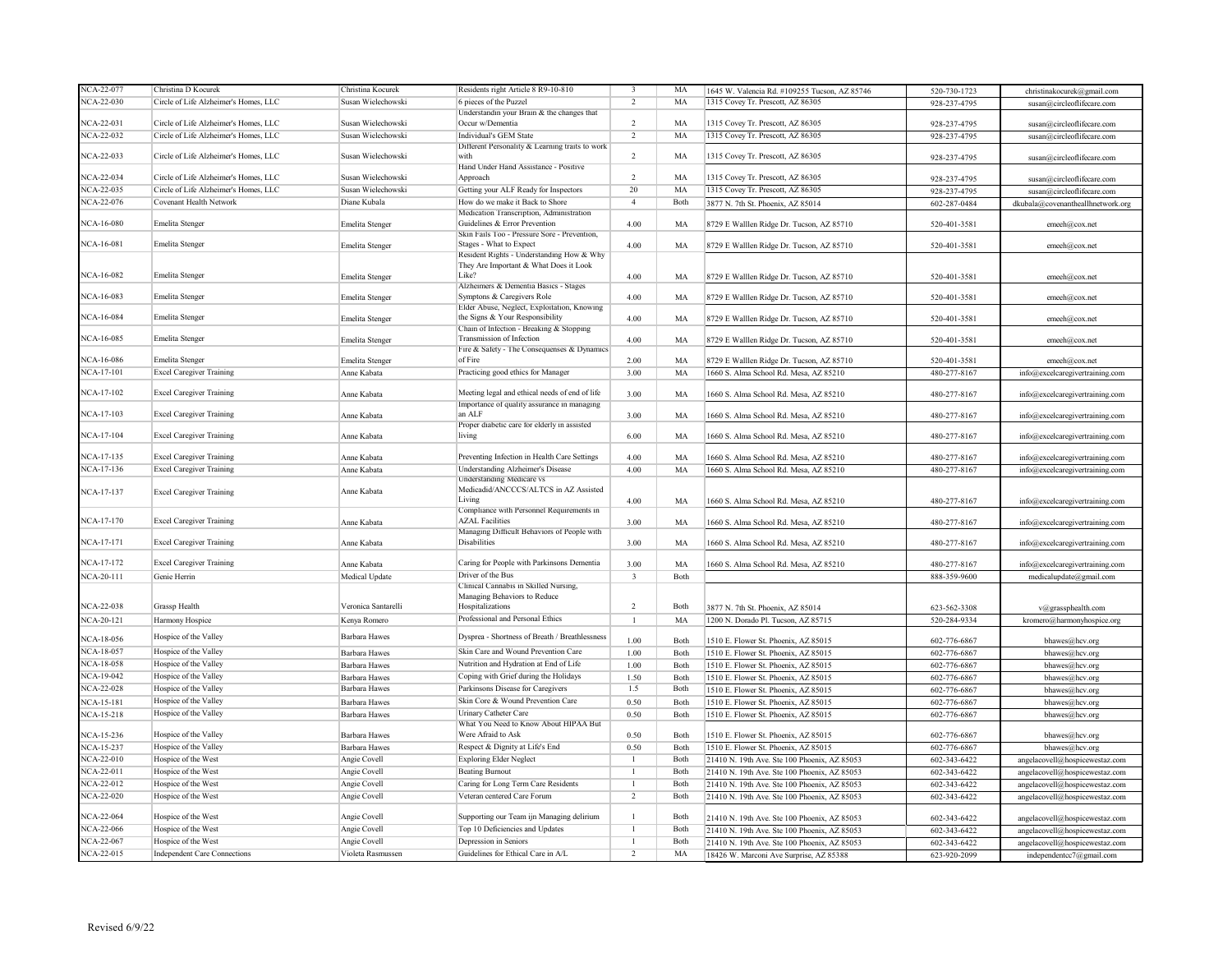|                   |                                         |                         | Activities to Mentally Stimulate Residents w/                       |                         |            |                                                   |              |                                    |
|-------------------|-----------------------------------------|-------------------------|---------------------------------------------------------------------|-------------------------|------------|---------------------------------------------------|--------------|------------------------------------|
| NCA-22-016        | <b>Independent Care Connections</b>     | Violeta Rasmussen       | Dementia                                                            | $\overline{c}$          | MA         | 18426 W. Marconi Ave Surprise, AZ 85388           | 623-920-2099 | independentcc7@gmail.com           |
| NCA-22-017        | <b>Independent Care Connections</b>     | Violeta Rasmussen       | Use of Assistive devices to Help Seniors with<br>DailyActivities    | $\overline{c}$          | MA         | 18426 W. Marconi Ave Surprise, AZ 85388           | 623-920-2099 | independentcc7@gmail.com           |
| NCA-22-018        | <b>Independent Care Connections</b>     | Violeta Rasmussen       | Developing and Updating Residents' Service<br>Plan                  | $2.2\,$                 | MA         | 18426 W. Marconi Ave Surprise, AZ 85388           | 623-920-2099 | independentcc7@gmail.com           |
| NCA-22-019        | Independent Care Connections            | Violeta Rasmussen       | Preventing Medication Errors in ALF                                 | 3                       | MA         | 18426 W. Marconi Ave Surprise, AZ 85388           | 623-920-2099 | independentcc7@gmail.com           |
| NCA-22-021        | KC pagels & Associates                  | Kathleen Collins Pagels | Haven Seal Training - Strategic Education &<br>Accelerated Learning | 30                      | ${\rm AD}$ | 9035 E. Lupine Ave Scottsdale, AZ 85260           | 602-920-9035 |                                    |
|                   |                                         |                         | Developing an Exceptional Infection Control                         |                         |            |                                                   |              | kcpagels@kcpagels.com              |
| NCA-22-045        | LeadingAge Arizona                      | Kelsie Lane             | & Prevention<br>Competency in Infectious Diseased common in         | $\mathbf{1}$            | Both       | 3877 N. 7th St. Suite 280 Phoenix, AZ 85014       | 602-230-0026 | klane@leadingageaz.org             |
| NCA-22-046        | LeadingAge Arizona                      | Kelsie Lane             | Post-Acute Care Settings                                            | $\mathbf{1}$            | Both       | 3877 N. 7th St. Suite 280 Phoenix, AZ 85014       | 602-230-0026 | klane@leadingageaz.org             |
| NCA-22-047        | LeadingAge Arizona                      | Kelsie Lane             | Conducting Skillful IPC Program Sureillance                         | $\mathbf{1}$            | Both       | 3877 N. 7th St. Suite 280 Phoenix, AZ 85014       | 602-230-0026 | klane@leadingageaz.org             |
| NCA-21-036        | Liann's Homes ALTP                      | Lina Alba               | Assisted Living Training Self-study Vol. 2                          | $12 \,$                 | MA         | 13611 N. 80th Pl Scottsdale, AZ 85260             | 480-596-0579 | liann.az $@$ gmail.com             |
| NCA-21-037        | Liann's Homes ALTP                      | Lina Alba               | Assisted Living Training Self-study Vol. 1                          | $12 \,$                 | MA         | 13611 N. 80th Pl Scottsdale, AZ 85260             | 480-596-0579 | liann.az@gmail.com                 |
| <b>NCA-21-038</b> | Liann's Homes ALTP                      | Lina Alba               | Directed Care Training                                              | $\overline{4}$          | MA         | 13611 N. 80th Pl Scottsdale, AZ 85260             | 480-596-0579 | liann.az@gmail.com                 |
| NCA-21-039        | Liann's Homes ALTP                      | Lina Alba               | Personal Care Training                                              | $\overline{2}$          | MA         | 13611 N. 80th Pl Scottsdale, AZ 85260             | 480-596-0579 | liann.az@gmail.com                 |
| NCA-21-040        | Liann's Homes ALTP                      | Lina Alba               | Supervisory Care Training                                           | 6                       | MA         | 13611 N. 80th Pl Scottsdale, AZ 85260             | 480-596-0579 | liann.az@gmail.com                 |
| NCA-16-015        | Mirela Harris                           | Mirela Harris           | Legal & Ethical Issues & Resident Rights                            | 5.00                    | MA         | 4226 West Campo Bello Dr. Glendale, AZ 85308      | 623-376-9185 | mirela harris2006@yahoo.com        |
| NCA-16-027        | Mirela Harris                           | Mirela Harris           | Alzheimer's/Dementia Care Video 1-5                                 | 4.00                    | MA         | 4226 West Campo Bello Dr. Glendale, AZ 85308      | 623-376-9185 | mirela_harris2006@yahoo.com        |
| NCA-16-028        | Mirela Harris                           | Mirela Harris           | Medication Documentation/Medication Errors                          | 3.00                    | MA         | 4226 West Campo Bello Dr. Glendale, AZ 85308      | 623-376-9185 | mirela harris2006@yahoo.com        |
| NCA-16-029        | Mirela Harris                           | Mirela Harris           | Dementia Care: Effects of Medications on<br>Persons with Dementia   | 2.00                    | MA         | 4226 West Campo Bello Dr. Glendale, AZ 85308      | 623-376-9185 | mirela_harris2006@yahoo.com        |
| NCA-16-030        | Mirela Harris                           | Mirela Harris           | Persnal Care Specioal Needs of the Elderly                          | 2.00                    | MA         | 4226 West Campo Bello Dr. Glendale, AZ 85308      | 623-376-9185 | mirela harris2006@yahoo.com        |
| NCA-16-031        | Mirela Harris                           | Mirela Harris           | <b>Infection Control</b>                                            | 2.00                    | MA         | 4226 West Campo Bello Dr. Glendale, AZ 85308      | 623-376-9185 | mirela harris2006@yahoo.com        |
| NCA-16-032        | Mirela Harris                           | Mirela Harris           | Fire, Chemical & Electrical Safety                                  | 2.00                    | MA         | 4226 West Campo Bello Dr. Glendale, AZ 85308      | 623-376-9185 | mirela harris2006@yahoo.com        |
| NCA-16-033        | Mirela Harris                           | Mirela Harris           | Managing Difficult Resident Behavior                                | 2.00                    | MA         | 4226 West Campo Bello Dr. Glendale, AZ 85308      | 623-376-9185 | mirela harris2006@yahoo.com        |
|                   |                                         |                         | Activities of Daily Living/Activities for People                    |                         |            |                                                   |              |                                    |
| NCA-16-034        | Mirela Harris                           | Mirela Harris           | with Dementia                                                       | 2.00                    | MA         | 4226 West Campo Bello Dr. Glendale, AZ 85308      | 623-376-9185 | mirela harris2006@yahoo.com        |
| NCA-16-035        | Mirela Harris                           | Mirela Harris           | Dementia Care: Wondering                                            | 2.00                    | MA         | 4226 West Campo Bello Dr. Glendale, AZ 85308      | 623-376-9185 | mirela harris2006@yahoo.com        |
| NCA-16-036        | Mirela Harris                           | Mirela Harris           | Dementia Care: Aggressive Behaviors                                 | 2.00                    | MA         | 4226 West Campo Bello Dr. Glendale, AZ 85308      | 623-376-9185 | mirela harris2006@yahoo.com        |
| <b>NCA-16-088</b> | Mirela Harris                           | Mirela Harris           | <b>Fire Safety</b>                                                  | 1.00                    | MA         | 4226 West Campo Bello Dr. Glendale, AZ 85308      | 623-376-9185 | mirela_harris2006@yahoo.com        |
| NCA-16-089        | Mirela Harris                           | Mirela Harris           | Documentation Safe & Sound Narrative<br>Charting                    | 1.00                    | MA         | 4226 West Campo Bello Dr. Glendale, AZ 85308      | 623-376-9185 | mirela harris2006@yahoo.com        |
| NCA-16-090        | Mirela Harris                           | Mirela Harris           | How to Measure the Vital Signs                                      | 2.00                    | MA         | 4226 West Campo Bello Dr. Glendale, AZ 85308      | 623-376-9185 | mirela harris2006@yahoo.com        |
| NCA-16-091        | Mirela Harris                           | Mirela Harris           | <b>Incident Reporting</b>                                           | 3.00                    | MA         | 4226 West Campo Bello Dr. Glendale, AZ 85308      | 623-376-9185 | mirela harris2006@yahoo.com        |
| NCA-16-092        | Mirela Harris                           | Mirela Harris           | Service Plans                                                       | 3.00                    | MA         | 4226 West Campo Bello Dr. Glendale, AZ 85308      | 623-376-9185 | mirela harris2006@yahoo.com        |
| NCA-16-093        | Mirela Harris                           | Mirela Harris           | Fall Prevention                                                     | 2.00                    | MA         | 4226 West Campo Bello Dr. Glendale, AZ 85308      | 623-376-9185 | mirela harris2006@yahoo.com        |
| NCA-16-094        | Mirela Harris                           | Mirela Harris           | Essentilal Bedrest Skills & Mechanical Lift                         | 3.00                    | MA         | 4226 West Campo Bello Dr. Glendale, AZ 85308      | 623-376-9185 | mirela harris2006@yahoo.com        |
| NCA-16-095        | Mirela Harris                           | Mirela Harris           | Preventing & Treating Pressure Sores                                | 3.00                    | MA         | 4226 West Campo Bello Dr. Glendale, AZ 85308      | 623-376-9185 | mirela harris2006@yahoo.com        |
| NCA-16-096        | Mirela Harris                           | Mirela Harris           | Diabetes                                                            | 2.00                    | MA         | 4226 West Campo Bello Dr. Glendale, AZ 85308      | 623-376-9185 | mirela harris2006@yahoo.com        |
| NCA-17-007        | Mirela Harris                           | Mirela Harris           | Medication Management                                               | 6.00                    | MA         | 4226 West Campo Bello Dr. Glendale, AZ 85308      | 623-376-9185 | mirela harris2006@yahoo.com        |
| NCA-16-165        | Mirela Harris                           | Mirela Harris           | Recognizing & Reporting Elder Abuse                                 | 2.00                    | MA         | 4226 West Campo Bello Dr. Glendale, AZ 85308      | 623-376-9185 | mirela harris2006@yahoo.com        |
| NCA-16-166        | Mirela Harris                           | Mirela Harris           | <b>Emergency Procedures</b>                                         | 1.00                    | MA         | 4226 West Campo Bello Dr. Glendale, AZ 85308      | 623-376-9185 | mirela harris2006@yahoo.com        |
| NCA-22-040        | MW Resources, LLC                       | Liana Wytte             | Activities for Elderly                                              | $\overline{4}$          | MA         | 1339 E. Monterosa Ave. Phoenix, AZ 85014          | 602-384-1146 |                                    |
| NCA-22-041        | MW Resources, LLC                       | Liana Wytte             | Diabetes Management                                                 | $\overline{4}$          | MA         | 1339 E. Monterosa Ave. Phoenix, AZ 85014          | 602-384-1146 |                                    |
| NCA-22-042        | MW Resources, LLC                       | Liana Wytte             | <b>Enviromental Services</b>                                        | $\overline{4}$          | MA         | 1339 E. Monterosa Ave. Phoenix, AZ 85014          | 602-384-1146 |                                    |
| NCA-22-014        | Myrna Dorame                            | Patsy Dorame            | Legal and Ethical Standards for AL Mgr.                             | $\mathbf{3}$            | MA         | 1532 S. Perlman Ave. Tucson, AZ 85710             | 520-393-9389 |                                    |
| NCA-21-013        | National Adult Day Services Association | Lance Roberts           | Adult Day Services Conference                                       | 14                      | Both       | 11350 Random Hills Road Fairfax, VA 22030         | 877-745-1440 | membereducation@nadsa.org          |
| NCA-16-144        | Nutrition Alliance, LLC                 | Anna De Jesus           | Nutrition Alliance's Fall Seminar 2015                              | 7.00                    | Both       | P.O. Box 14143 Tempe, AZ 85284                    | 602-819-8394 |                                    |
| NCA-22-080        | Passion Hospice                         | Andres Fernandez        | Communication and Dementia                                          |                         | MA         | 2550 W. Union Hills Dr. Ste 350 Phoenix, AZ 85027 | 480-485-8000 |                                    |
| NCA-19-118        | Pfundamental Consulting LLC             | Chris Pfund             | Eldercare at Home:                                                  | 2.00                    | $_{\rm B}$ | 24 W. Camelback Rd. #A514 Phoenix, AZ 85013       | 602-726-2800 | christ@pfundamental.com            |
| NCA-21-085        | <b>Platinum Training Services</b>       | Carmona Villamayor      | Legal and Ethical Standards of ALFM                                 | $\overline{\mathbf{3}}$ | MA         | 738 W. Cholla St. Peoria, AZ 85345                | 623-215-7914 | platinumtrainingservices@gmail.com |
| NCA-21-092        | <b>Platinum Training Services</b>       | Carmona Villamayor      | <b>Resident's Rights</b>                                            | $\overline{\mathbf{3}}$ | MA         | 8738 W. Cholla St. Peoria, AZ 85345               | 623-215-7914 | platinumtrainingservices@gmail.com |
| NCA-19-112        | Platinum Training Services, LLC         | Carmona Villamayor      | Caring for Residents w/ Respiratory Diseases                        | 4.00                    | MA         | 3738 W. Cholla St. Peoria, AZ 85345               | 623-215-7914 | platinumtrainingservices@gmail.com |
| NCA-19-113        | Platinum Training Services, LLC         | Carmona Villamayor      | Record Keeping and Documentation                                    | 3.00                    | MA         | 8738 W. Cholla St. Peoria, AZ 85345               | 623-215-7914 | platinumtrainingservices@gmail.com |
| <b>NCA-20-005</b> | Platinum Training Services, LLC         | Carmona Villamayor      | Knowing & Controlling Blood Borne<br>Pathogens                      | $\overline{4}$          | MA         | 3738 W. Cholla St. Peoria, AZ 85345               | 623-215-7914 | platinumtrainingservices@gmail.com |
| NCA-20-012        | Platinum Training Services, LLC         | Carmona Villamayor      | Restraints                                                          | $\overline{\mathbf{3}}$ | MA         | 8738 W. Cholla St. Peoria, AZ 85345               | 623-215-7914 | platinumtrainingservices@gmail.com |
| NCA-22-036        | Platinum Training Services, LLC         | Carmona Villamayor      | Fall Prevention Policy                                              | $\mathbf{3}$            | MA         | 8738 W. Cholla St. Peoria, AZ 85345               | 623-215-7914 | platinumtrainingservices@gmail.com |
| NCA-22-037        | Platinum Training Services, LLC         | Carmona Villamayor      | Residency and Residency Agreement                                   | $\mathbf{3}$            | MA         | 8738 W. Cholla St. Peoria, AZ 85345               | 623-215-7914 | platinumtrainingservices@gmail.com |
| NCA-19-166        | Solace Hospice                          | Beverly Kosierowski     | How to Have the Hospice Conversation                                | 1.00                    | $_{\rm B}$ | 16841 N. 31st Ave Phoenix, AZ 85053               | 602-888-7037 | beverlyk@solacehospiceaz.com       |
| NCA-19-170        | Solace Hospice                          | Beverly Kosierowski     | Aspiration                                                          | 1.00                    | $_{\rm B}$ | 16841 N. 31st Ave Phoenix, AZ 85053               | 602-888-7037 | beverlyk@solacehospiceaz.com       |